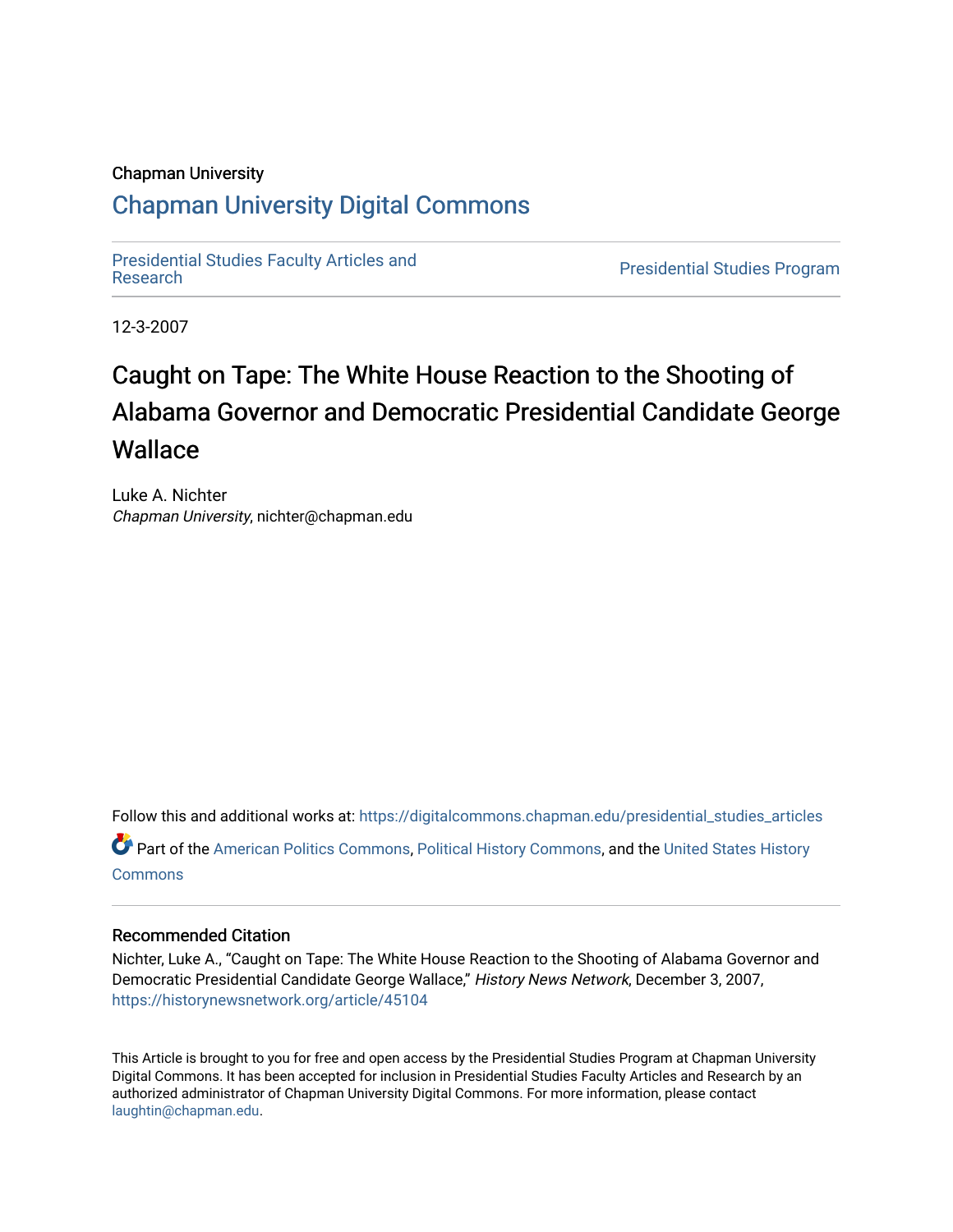# Caught on Tape: The White House Reaction to the Shooting of Alabama Governor and Democratic Presidential Candidate George Wallace

## **Comments**

This article was originally published on [History News Network](https://historynewsnetwork.org/article/45104).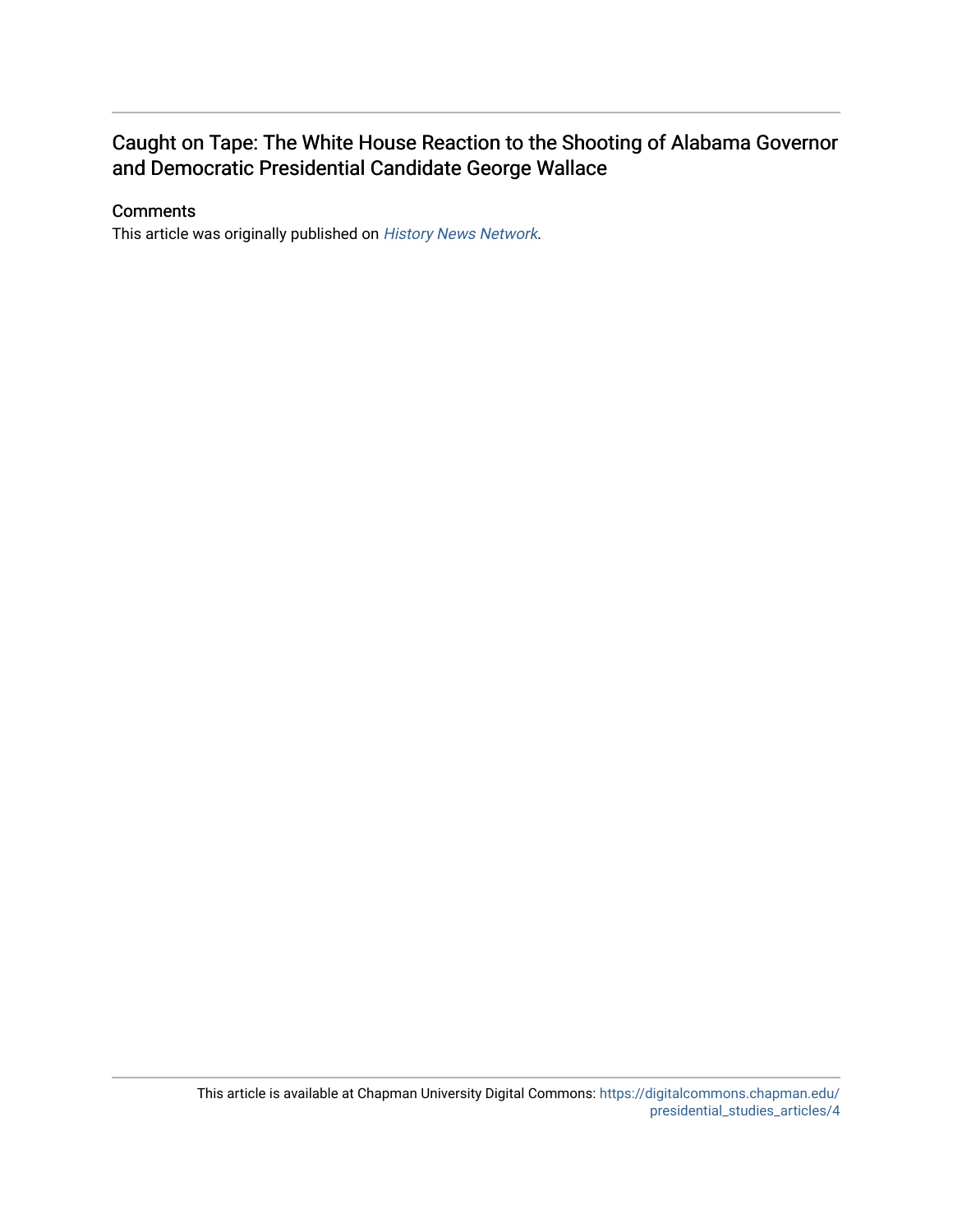# **Caught on Tape: The White House Reaction to the Shooting of Alabama Governor and Democratic Presidential Candidate George Wallace**

[Historians/History](https://historynewsnetwork.org/article/category/2) 

## by Luke A. Nichter

Mr. Nichter is a Ph.D candidate in History from Bowling Green State University. He is currently co-authoring a book about Nixon foreign policy based on the Nixon tapes.

On May 15, 1972, Arthur H. Bremer shot Alabama Governor and Democratic presidential candidate George Wallace five times at close range with a .38 caliber revolver during a campaign stop in Laurel, Maryland. The shooting in the Washington, D.C. suburb ended Wallace's political career and he was paralyzed from the waist down for the remainder of his life. In November, thirty-five years later and in the middle of another political season, Bremer was released from the Maryland State Penitentiary in Hagerstown on November 6, 2007. The first political assassin to be paroled in American history, his sentence for the shooting was reduced on good behavior from an original term of 53 years, even though Bremer apparently never expressed any remorse.

American citizens then had a vivid memory of the recent assassinations of President John F. Kennedy, Robert F. Kennedy, and Martin Luther King, Jr., among others. Therefore, the Nixon White House followed the Wallace shooting very closely immediately after it occurred. Caught on tape, the Nixon tapes document the President's reaction, his assembling a kitchen cabinet in the Oval Office to react to the crisis, and finally, a long session in his private office in the Executive Office Building in which Nixon and his advisors discussed the political effects of the shooting and concerns over the way that the Secret Service and the FBI handled the subsequent investigation. The more than 100 pages of transcripts of conversations that took place in the 24 hours that followed the shooting demonstrate the administration's highest interest and the direct personal involvement of the President and his top advisors in the matter.

On the afternoon of May 15, 1972, Nixon was working in the Oval Office and had just concluded meetings on the budget and trade when he became aware of the shooting shortly after 4:00 pm. His first reaction was to instruct the White House Operator to reach his wife, as well as Cornelia Wallace, the wife of George Wallace, who had been in Laurel with her husband and had held his slain body before being transported to Prince George's County Hospital in Cheverly, Maryland.

Speaking first to Mrs. Nixon, the President said, "We've got a problem. Have you heard about Wallace?"<sup>1</sup> The President's instinct was to cancel a scheduled appearance that evening in order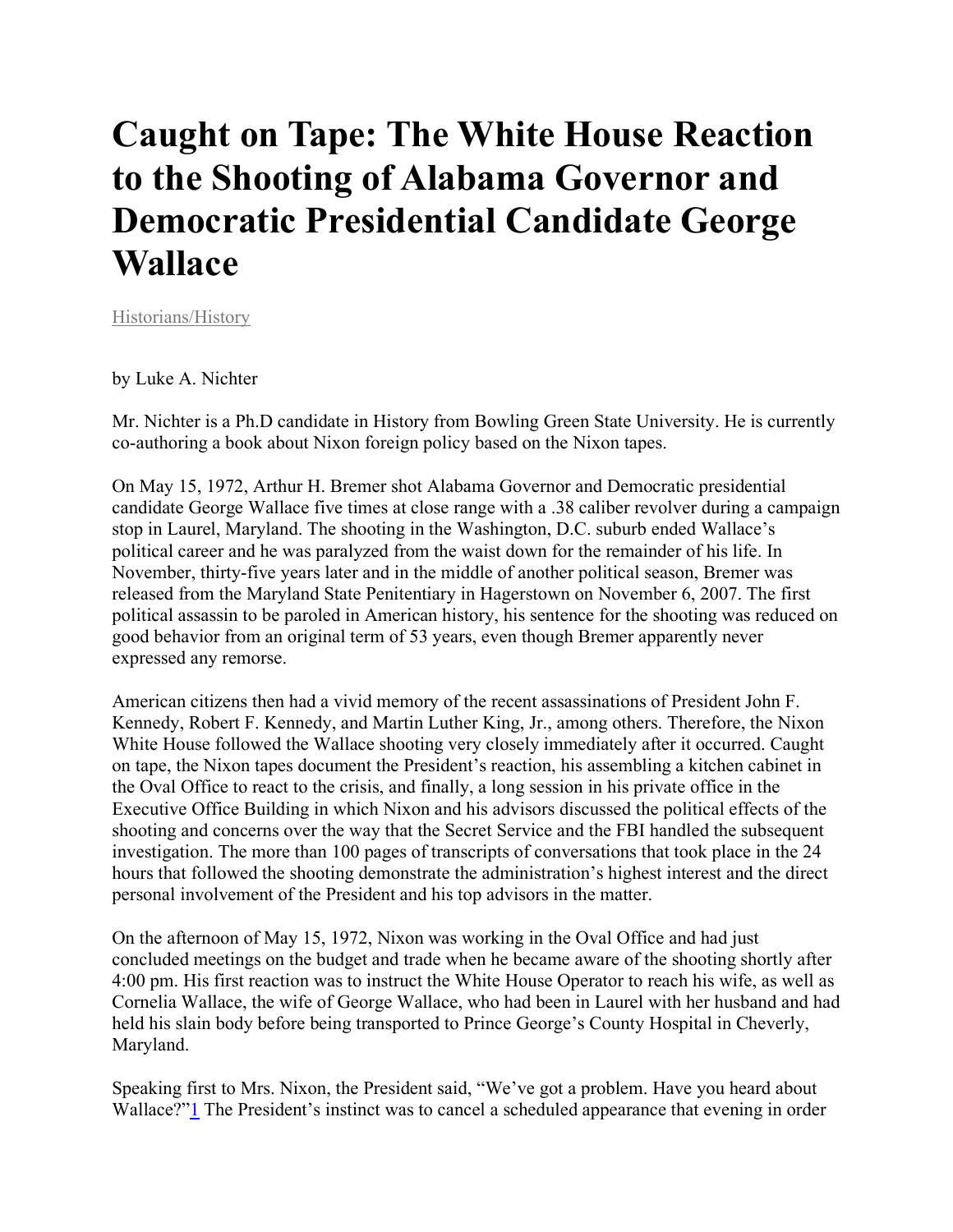to show respect, adding, "Why don't we just tell the press it's closed to the press because of this event?" Nixon then comforted Mrs. Wallace: "You tell him to keep his spirit, and tell him that all of us people in politics have got to expect some dangers, and that Mrs. Nixon and I both send our very best wishes, and you can be sure that we'll remember him in our thoughts and our prayers.["2](https://historynewsnetwork.org/article/45104#_ftn2)

Meanwhile, Nixon, without details yet on the assailant or the motive behind the shooting, ordered Secretary of the Treasury John B. Connally to offer full Secret Service protection to those political figures the President considered most at risk, including Sen. Ted Kennedy. Connally, who as Governor of Texas had been injured by a stray bullet while sitting in the same car in which President Kennedy was assassinated, was polite but firm with the Senator: "The President asked me to come over here a minute ago. He said he doesn't really care what the hell the law provides as far as our counsel is concerned. He thinks that you're traveling around the country, he thinks that out of all of the people who are susceptible to some nut, you, probably more than anybody except George Wallace, and he would like, this afternoon, to offer you a full Secret Service protection, and I'm calling to tell you that, and it's available to you, and it'll be available as of tonight if you want it, Ted.["3](https://historynewsnetwork.org/article/45104#_ftn3)

Moving across the street to the Executive Office Building, the President then brainstormed potential motivations behind the shooting of the former-segregationist Governor during discussions with his closest advisors, including Chief of Staff Bob Haldeman, Counsel to the President for Domestic Affairs John Ehrlichman, and Counsel to the President Chuck Colson. "You know, how long did it have to be said that somebody was going to shoot Wallace?" Nixon noted. "Didn't he ask for it? He stirs up hate." However, nearly two hours after the shooting, the President became furious over not knowing even basic details about the shooting or the assailant. As Haldeman said to the head of the Secret Service, James J. Rowley, "the key thing now is the identity of the assailant and all the particulars on him before they start putting it out to the press.["4](https://historynewsnetwork.org/article/45104#_ftn4)

Nixon demanded to know the details of the assailant before the press had them. (Although the animosity Nixon felt toward the press is well-documented, here Nixon was particularly outraged over recent press reports that lambasted his May 8 decision to mine Haiphong Harbor in an escalation of the Vietnam War, a risky move that came as final preparations were being made for the U.S.-Soviet summit in Moscow that produced the Strategic Arms Limitation Treaty on May 26.) To ensure that he stay informed of Wallace's evolving condition, Nixon had even ordered his own personal physician, Dr. William M. Lukash, to oversee the Alabama Governor, and Nixon had also offered the use of the presidential suite at Bethesda Naval Hospital.

After conflicting reports to the President from the Secret Service described the assailant as everything from a middle-aged man to three teenagers, either acting alone or with an accomplice, Nixon, wishing to avoid a what seemed to him like a potential government scandal on his watch, ordered Haldeman to instruct Ehrlichman to interfere and take control of the investigation. Nixon noted, "I'm not going to let them get away with this this time. They are to report to me directly. I don't want to read it in the press, and I don't want to hear it on the radio. I want a report, and I don't want any cover up. You know, this could be like the Kennedy thing. This son of a bitch Rowley is a dumb bastard, you know. He is dumb as hell. We've got to get somebody over there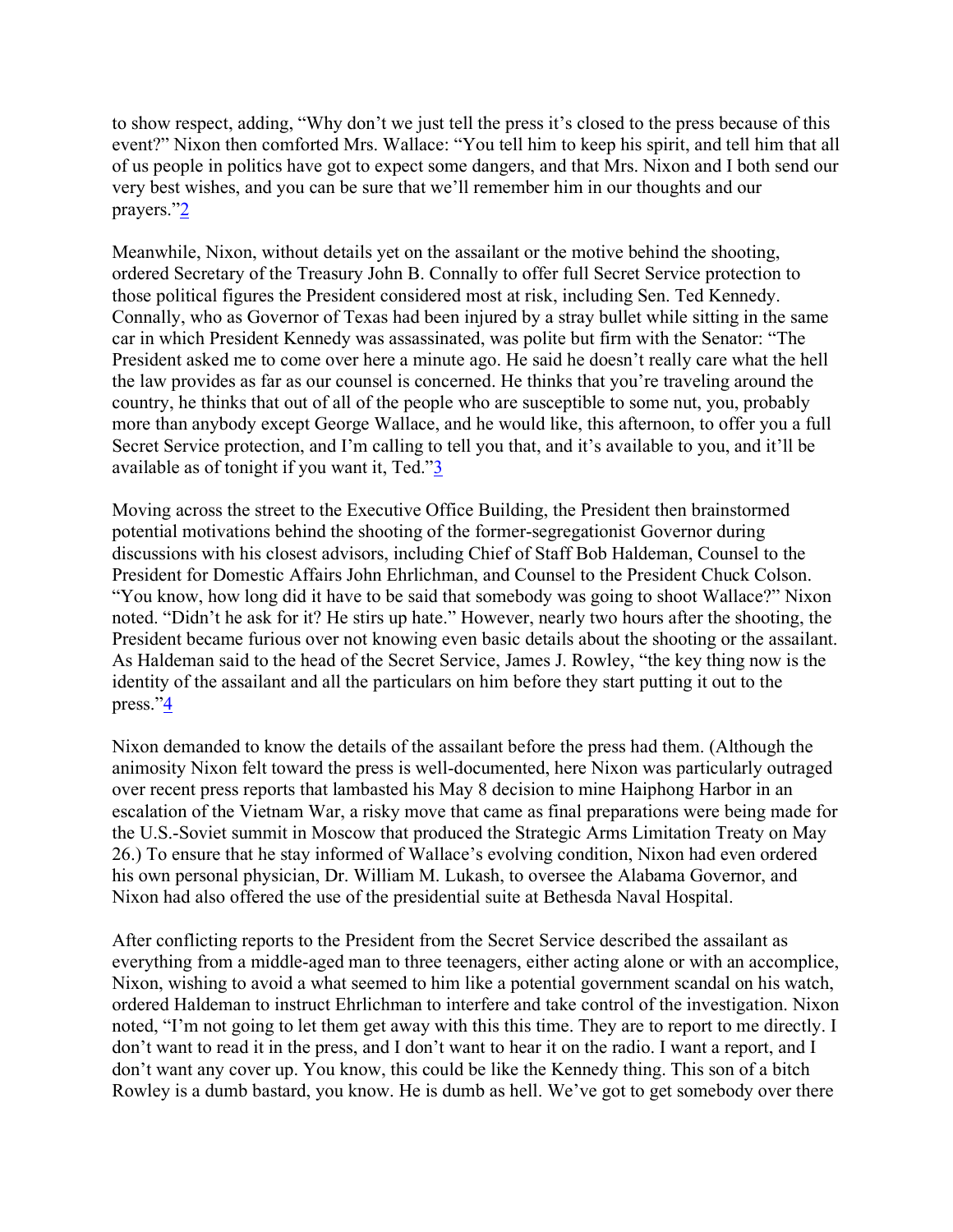right away. Get Ehrlichman on him! Get Ehrlichman over there right away, Bob, to work on it. Don't you agree? Secret Service will fuck this up! They do everything!" Finally, on the basis that one of Wallace's body guards—who included fifty Secret Service agents and a detail of the Alabama State Police—was injured in the shooting, Nixon ordered the FBI to take jurisdiction of the investigation away from the Secret Service: "Get the FBI. Order, at my direction, the FBI!["5](https://historynewsnetwork.org/article/45104#_ftn5)

The investigation soon came under control. Within the hour, the FBI traced the gun to a purchase made on January 13, 1972, by an Arthur Herman Bremer, white male, 21 years old, from West Michigan Street in Milwaukee, Wisconsin. Bremer had been previously arrested by the FBI for carrying a concealed weapon in November 1971[.6](https://historynewsnetwork.org/article/45104#_ftn6) He was described as "a loner" and seeking attention. Once these details became known to the President, Nixon's concerns shifted to how the press would report the shooting. As the President instructed Ehrlichman, "Keep the heat on them, because don't let us make the mistake that was made of the Kennedy thing. […] You don't realize the forces that could let loose in this, you know. This fellow [Wallace] was a Goddamn demagogue, a hate monger, and he could let loose horrible forces, and we have got to be doing the right thing, John. That's what you've got to understand.["7](https://historynewsnetwork.org/article/45104#_ftn7)

Meanwhile, Nixon instructed Haldeman to have Colson put a report out to the press: "Put a call in immediately to [White House Deputy Director of Communications Kenneth] Clawson, or somebody […] to the effect that the first reports of the [Bremer] interrogation [are] that a McGovern/Kennedy person did this. Know what I mean? Rumors are going to flow all over the place. Put it on the left right away." Later, Nixon further elaborated, "Just say he was a supporter of McGovern and Kennedy. Now just put that out. Just say you have it on 'unmistakable evidence.'" When Colson returned to the EOB after meeting with Clawson to execute the President's order, Nixon asked, "You sell it?" Colson summarized: "You don't have to sell it to this fellow [Clawson]. He says, 'of course, of course he's a student radical, naturally.' I said, 'of course, he's from Wisconsin, that he worked in McGovern's campaign.' […] [laughter] You don't have to sell him. He's already convinced.["8](https://historynewsnetwork.org/article/45104#_ftn8)

In the days and weeks that followed, the President's interest in the shooting waned once the FBI brought the investigation under control. However, in the midst of crisis immediately following the shooting, all of the classic elements of the Nixon persona were in place: having little faith in the appropriate government agencies, he gathered his closest advisors to manage the event. Being fearful of history, rather than learning from it, he demonstrated a fatalistic belief that the investigation into the Wallace shooting would be botched just as he believed that cover-ups were made following the Kennedy assassinations. Finally, wanting to counteract the spin control he expected the press would leverage against his handling of the crisis, he tasked his own spin masters with creating a portrait of Arthur Bremer as a loner who was sympathetic to left-leaning political causes even before the FBI had finished questioning him.

Today, Bremer is a free man at age 57, after spending two-thirds of his life in prison. He is something of a time capsule from a tumultuous era filled with political violence. Now a bygone era, perhaps now we will learn who the real Arthur Bremer is. In the mean time, the Nixon tapes provide a fascinating glimpse into the White House during a time of national crisis.

[1](https://historynewsnetwork.org/article/45104#_ftnref1) WHT 24-83, 5/15/72, 5:10-5:13 pm.